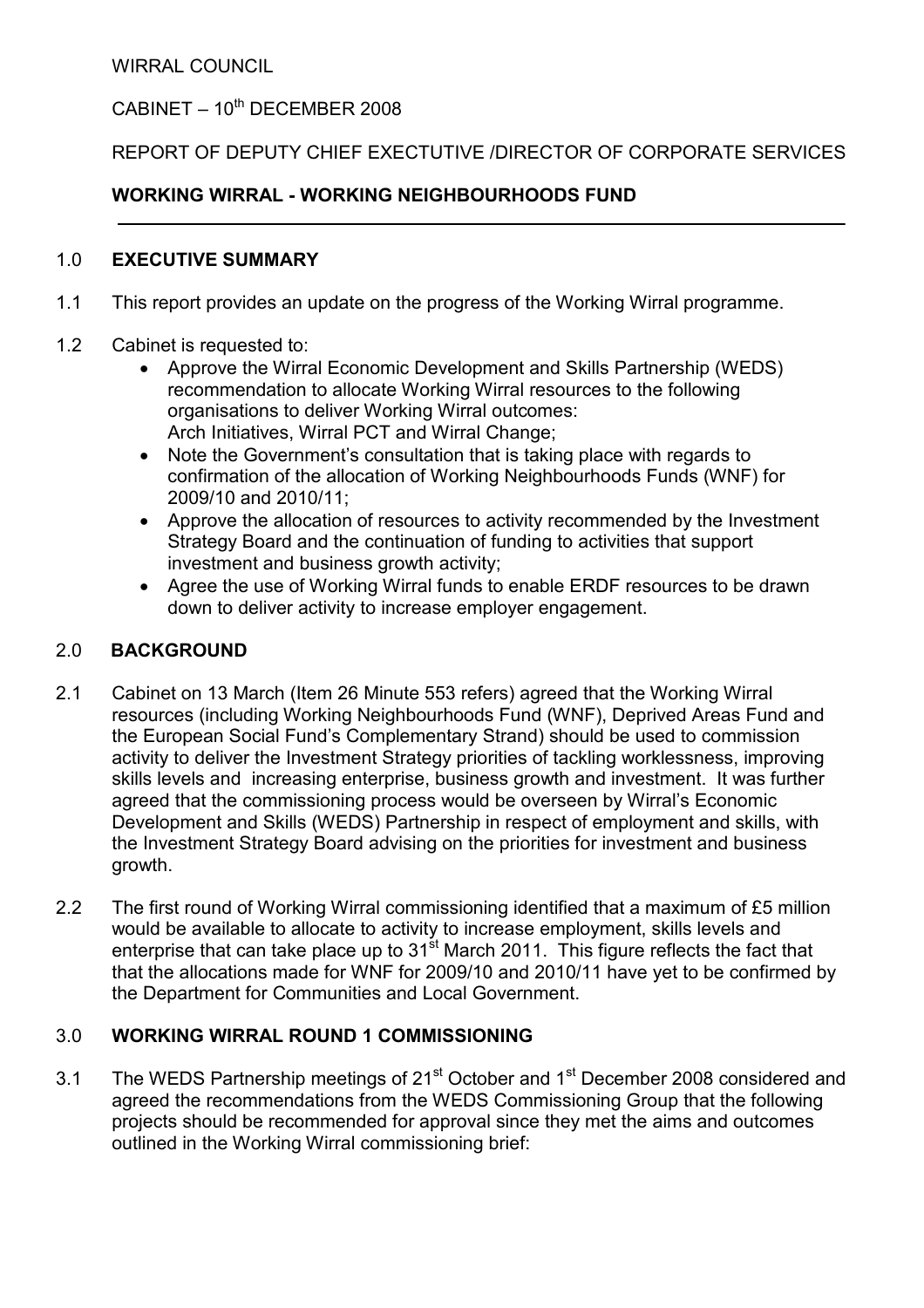## 3.2 Arch Initiatives – Mentoring into Employment

This project aims to provide ex-drug users with employer-based training and trainingrelated opportunities in the health and social care sector and to provide support into mainstream education, training and work.

- 3.3 The project will recruit trainees who have attended ARCH's Aftercare Service and who have been drug free or abstinent for a minimum of 12 months. The trainees are employed as mentors to support current service users of the Aftercare Service who are likely to require additional support in order to avoid relapse.
- 3.4 The project will engage 25 mentors per year and will run from early 2009 until the end of March 2011. From each cohort of 25, six Wirral residents will progress onto training or voluntary work, 10 will gain job specific qualifications at NVQ level 2 or above, and 16 will gain employment within 6 months of the intervention.
- 3.5 The WEDS Partnership recommends that this project is funded from early 2009 to 31<sup>st</sup> March 2011 up to a maximum of £179,896 subject to detailed contracting.

# 3.6 Wirral PCT - Working 4 Health

The project will support people on working age benefits and employees on sickness absence back to work, through combining existing health services, additional specialist health support and appropriate employability programmes, combining bio-psychosocial rehabilitation services with employment services. Activities will include:

- One-to-one intensive case management support
- Increased support to health professionals to link employment to health benefits through development and delivery of a bespoke training package
- Awareness-raising about management of long-term health conditions for service providers supporting clients to return to work.

The project will produce 120 employment outcomes for working aged benefit claimants; 200 employees returning to work; 200 employers engaged; and 800 people attending Link Info seminars, the majority of whom will be healthcare professionals.

3.7 It is proposed by the WEDS Partnership that this project is funded from 1<sup>st</sup> April 2009 to the end of March 2011 up to a maximum of £561,592 subject to detailed contracting.

# 3.8 Wirral Change – BRM Employment Outreach

The project will encourage and engage progression of Wirral's BRM workless communities into employment, training or education through the provision of outreach and support services within the community and by working with employers and existing agencies to be sensitive to the needs of these communities. The organisation has evidenced that it is able to respond and quickly design or re-design appropriate services to meet the target communities' needs. The project will deliver 120 clients gaining sustainable employment lasting more than 26 weeks; 80 clients gaining 'stepping stone' short-term employment; and 80 clients undertaking training at level 2 or above.

3.9 It is proposed by the WEDS Partnership that this proiect is funded from 1<sup>st</sup> April 2009 to 31<sup>st</sup> March 2011 up to a maximum of £540,883 subject to detailed contracting.

### 4.0 WORKING WIRRAL FUNDING

4.1 As reported to Cabinet on 23 July 2008 (Item 11 Minute No 149 refers), the first commissioning round now has available £6,760,000. This includes an allocation of £5 million of WNF together with the recently approved £1.67 million of ESF resources.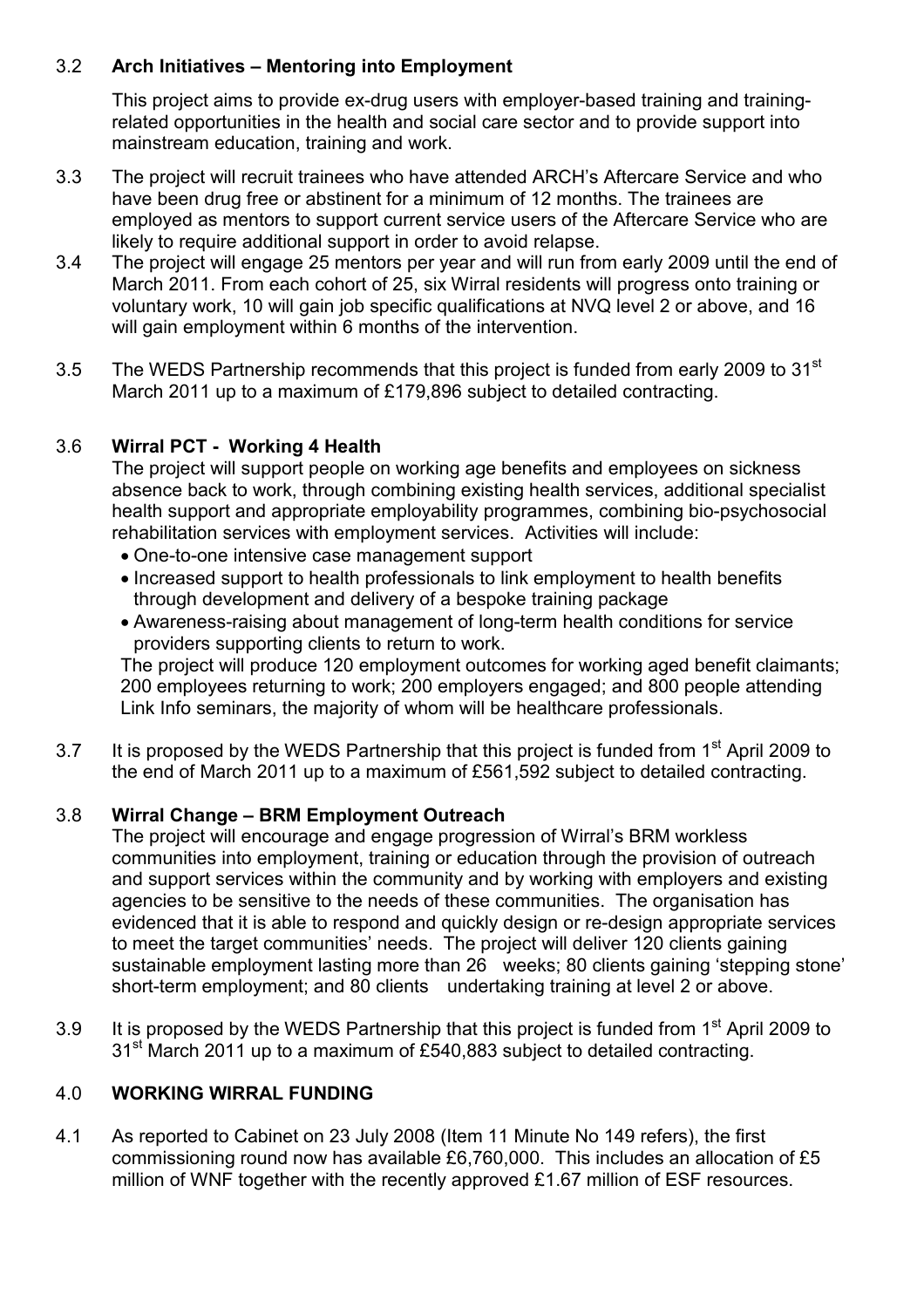Subject to the agreement of the recommendations in this report allocations against this sum to date are as follows:

| <b>Commissioned Projects</b>                 | £         |
|----------------------------------------------|-----------|
| Wirralbiz                                    | 1,069,000 |
| <b>Connexions - Nextstep Plus</b>            | 385,822   |
| Involve NW - Reachout and Reachout Plus      | 1,685,079 |
| Arch Initiatives - Mentoring into Employment | 179,896   |
| Wirral PCT - Working 4 Health                | 561,592   |
| Wirral Change - BRM Employment Outreach      | 540,883   |
| Total committed to date (subject to detailed | 4,422,272 |
| contracting)                                 |           |

#### 5.0 WORKING NEIGHBOURHOODS FUND – ALLOCATIONS FOR 2009/10 AND 2010/11

- 5.1 Wirral has been allocated £28,267,778 of WNF from 2008 2011 through the Area Based Grant. However, only the first year's allocation was confirmed by Government due to an error that had been made in the original calculation relating to how the funding should be allocated nationally across the local authorities.
- 5.2 The Government has now announced that following a review of the way in which eligibility for WNF was calculated they have drawn up proposals for revising the criteria and how it will be applied in respect of allocating WNF for 2009/10 and 2010/11. The Government are now intending to consult on these proposals and responses are required by the 9<sup>th</sup> January. They then anticipate that they will confirm allocations for 2009/10 by the end of January 2009.
- 5.3 The proposed changes would mean that Wirral would receive an increased allocation of WNF and benefit by some £144,581 as follows: 2009/10 Original allocation: £9,841,046 Revised allocation £9,879,492 2010/11 Original allocation: £10,238,708 Revised allocation £10,344,843

#### 6.0 INVESTMENT AND BUSINESS GROWTH ACTIVITY

- 6.1 Cabinet on 13 March (Item 26 Minute 553 refers) noted that activity relating to investment and business growth would be progressed in consultation with the Investment Strategy Board.
- 6.2 The Investment Strategy Board on 7 November 2008 identified a number of areas of activity that could be developed further through Working Wirral funding and this included marketing and International Links. The Investment Strategy identified "image" as one of its five key areas of activity and there is no doubt that the marketing activity undertaken to date has greatly improved Wirral's position. However, it is equally clear that this improvement needs to be built upon to help place Wirral where it should be in the Investment market. An annual allocation of £100,000 for 2009/10 and 2010/11 would support the marketing of Wirral to Investors.
- 6.3 In addition to issues considered by the Investment Strategy Board there are currently a number of activities that address issues such as removing barriers to business investment by reducing business crime, including Community Support Officers, for which continuation of funding would ensure that outcomes relating this priority area would be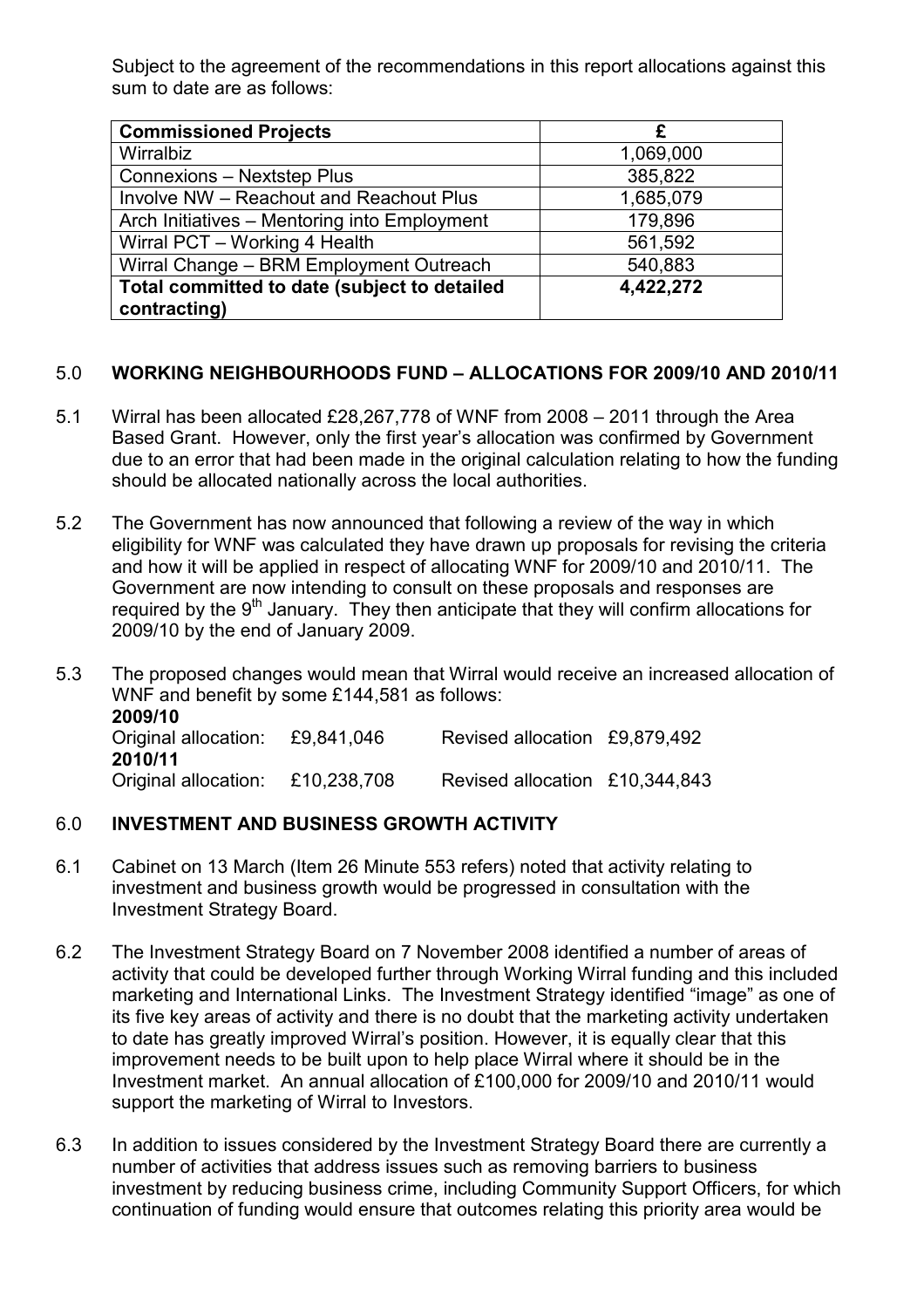retained. It is therefore proposed that a maximum of £250,000 is allocated from Working Wirral for 2009/10 and 2010/11 together with £140,000 for each of the two years for The Mersey Partnership to support its inward investment work for Wirral. This funding would be contingent upon the Government's confirmation of the allocation of WNF for 2009/10 and 2010/11.

## 7.0 EMPLOYER ENGAGEMENT – ERDF RESOURCES

- 7.1 Members are informed of progress on the Merseyside City Employment Strategy (CES). Knowsley Council, as CES facilitator, has been asked by the NWDA to act as an Accountable Body for, and lead on the development of, an Investment Framework for Action Area 4.2 of the ERDF Programme for Merseyside which includes activity aimed at linking people to employers. Initially, some £6 million ERDF is available in Merseyside to fund activity between January 2009 and December 2010.
- 7.2 As part of this, Wirral are currently working up a proposal in order to access a share of the Merseyside ERDF allocation. Wirral's project aims to co-ordinate and manage a partnership approach to provision of a first class service for employers, with the overarching aims of both meeting indigenous and inward investment employers' recruitment and training requirements and also tackling issues of worklessness and low skills.
- 7.3 In order for Wirral to access this additional ERDF resource, we need to identify match funding. Total costs for Wirral's proposed project are £882,647, of which ERDF can contribute a maximum of 50%. Members are therefore asked to approve match funding of £441,324 from Working Neighbourhoods Fund allocation.

### 8.0 FINANCIAL IMPLICATIONS

8.1 Wirral has been allocated £28.3 million of Working Neighbourhoods Fund resources (including the DAF resources and subject to confirmation of the exact allocations for 2009/10 and 2010/11) and this covers the period  $1<sup>st</sup>$  April 2008 to 31<sup>st</sup> March 2011. The allocation is paid through the LAA's Area Based Grant.

### 9.0 STAFFING IMPLICATIONS

9.1 There are none arising directly from this report

### 10.0 EQUAL OPPORTUNITIES IMPLICATIONS

10.1 The implementation of Working Wirral will reflect the Council's commitment to equal opportunities.

#### 11.0 COMMUNITY SAFETY IMPLICATIONS

11.1 Projects proposed to be funded through Working Wirral are likely to have positive community safety benefits.

### 12.0 LOCAL AGENDA 21 IMPLICATIONS

12.1 There are no specific implications arising directly from this report.

# 13.0 PLANNING IMPLICATIONS

13.1 There are none arising from this report.